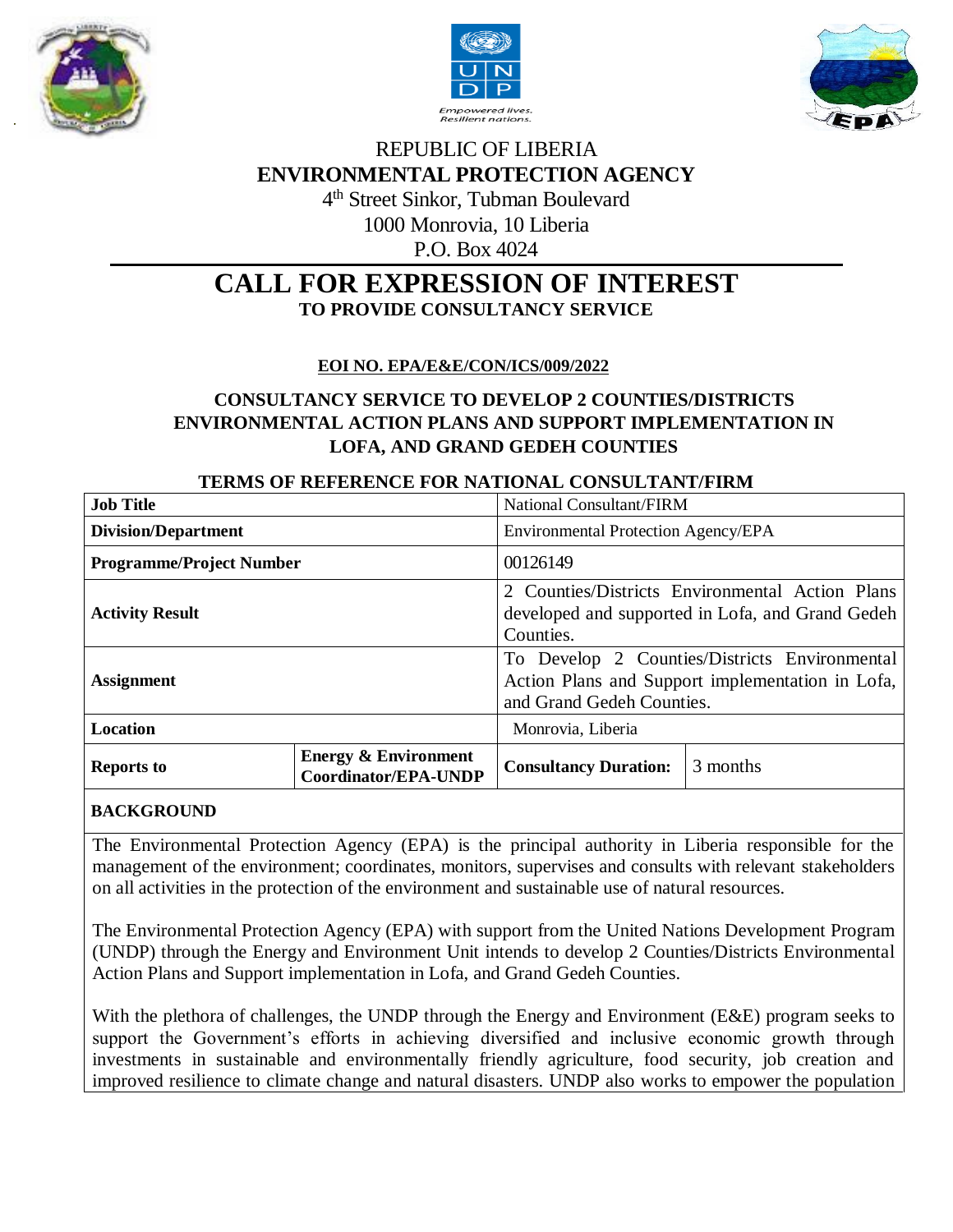and build a resilient nation. It supports the government to develop and implement interventions aimed at improving the lives of the people, including women, youth and PWDs.

It is in this regard that the Environmental Protection Agency (EPA) of Liberia through its Energy  $\&$ Environment Unit of the EPA, in partnership with the United Nations Development Programme requests the services of a Firm/CSO to work in collaboration with the EPA to develop a comprehensive County and District Environmental Action plans for Lofa and Grand Gedeh Counties (2 counties plans and 2 districts in each county). The Environmental Action Plans will present the opportunity to halt environmental degradation, restore degraded ecosystems and promote sustainable management of natural resources.

### **Contract and Reporting Requirements**

The Consultant/Firm will be hired against a performance-based contract for Three (3) Months. He/she will report to the Coordinator of the EPA-UNDP Energy & Environment Program. The Consultant shall submit the reports summarized below, for the respective period(s). All documents/reports should be issued in English, submitted in both hard and electronic copies.

- Progress Reports: The Consultant shall prepare concise inception and draft reports with the relevant information on progress, highlighting achievements, emerging issues that need to be clarified with the client and recommendations.
- Final Report: Before the end of the assignment: The Consultant shall submit a final report detailing all the activities undertaken. The report should outline achievements and issues and lessons learnt.

### **Scope of Work and Tasks**

The Consultant will have the following responsibilities to develop 2 Counties and 2 Districts in each county Environmental Action Plans and Support implementation in Lofa, and Grand Gedeh Counties.

- To realize the above objectives, the consultant shall critically verify the scope of services indicated and may extend, reduce or amend those services wherever such is deemed necessary according to his/her own professional judgment, knowledge and experience.
- To fill the growing need for a well prepared, knowledgeable, scientifically informed environmental action plans for the 2 counties and 2 districts in each county.
- To build and encourage mutually beneficial collaborations at local, and national levels.
- Any suggested amendments to the ToR should be clearly documented within the Consultant's Submission, including accompanying justification for the proposed amendments, and must be approved by the contracting party, EPA.

### **Job Responsibilities:**

- Review of available documents, preparation of inception report and virtual kick-off meeting.
- Development of the stakeholder analysis and stakeholder engagement plan
- Field visit(s) and engagement with stakeholders.
- Development of the Environmental Action Plan for 2 counties and 2 districts in each county
- Development of detailed scope and guidance on content and proposed methodologies.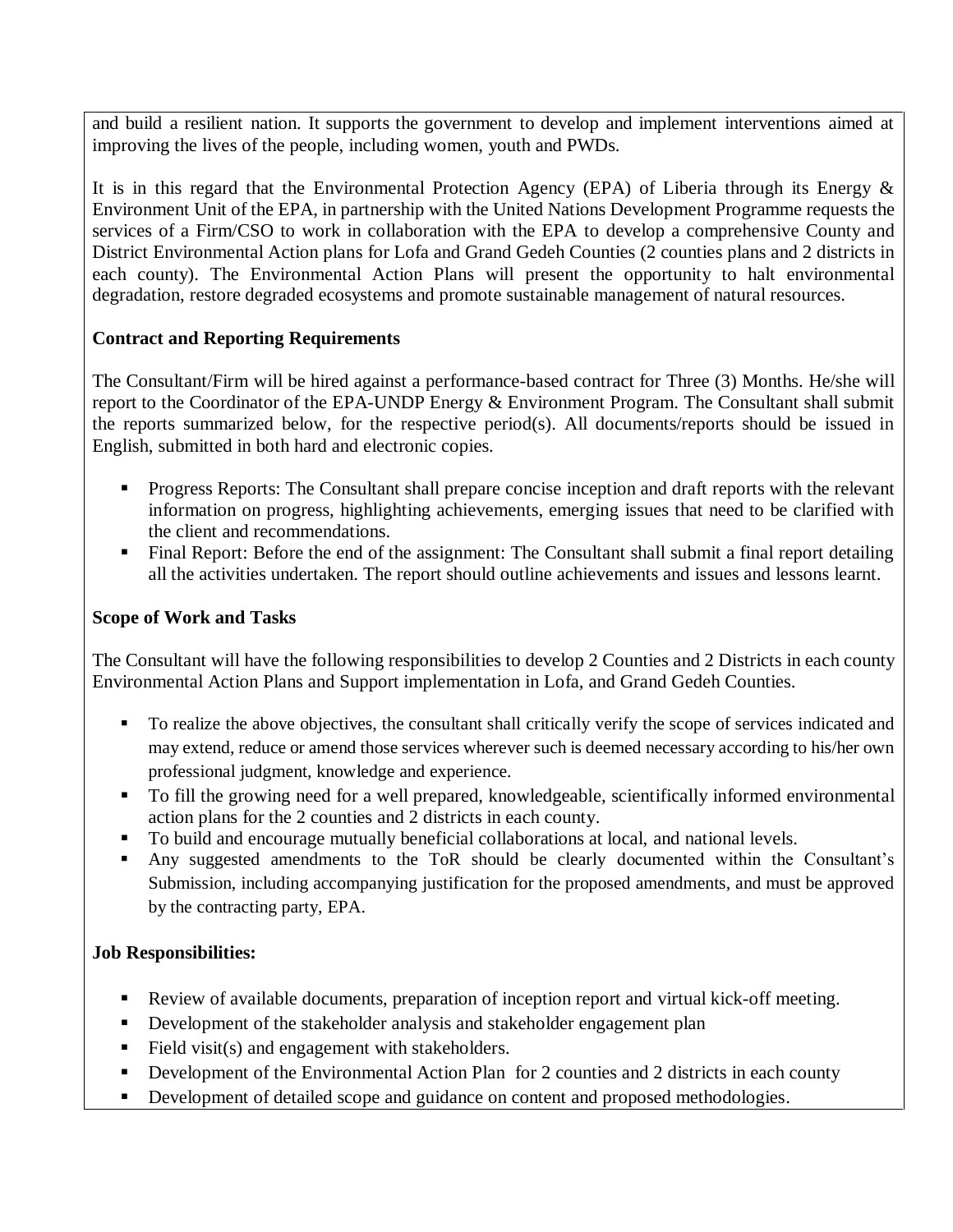### **Functional Competencies:**

- Excellent and effective communication (verbal and written) skills, including ability to prepare reports and conduct presentations by clearly formulating positions on issues, articulating options concisely conveying maximum necessary information, making and defending recommendations; ability to convey difficult issues and positions to the public.
- Have a considerable knowledge of curriculum contents and development.

## **Key Expected Results**

2 Counties and 2 Districts in each county Environmental Action Plans developed and supported in Lofa, and Grand Gedeh Counties.

# **Output**

The Consultancy will achieve the following deliverables:

- An inception report
- Stakeholders' analysis, list of stakeholders that will participate in the consultations and engagements plan for the countries/districts and summary report of stakeholder engagement activities.
- Draft the final 2 Counties/Districts Environmental Action Plans with annexes (including a nontechnical summary).

#### **QUALIFICATION Education:**

- The prospective consultant shall be required to possess the minimum qualifications Master's Degree in Natural Resources Management, Environmental Management, Regional Planning, Public Policy and other related fields.
- Demonstrated experience in understanding Liberia's geography, environmental conditions and climate change, practical working experience in the two environments.
- Demonstrated experience in developing and delivering high quality environmental action plans, socio-economic assessments, including gender analyses and natural resource management.
- Demonstrated ability to work in technical teams.
- Demonstrated analytical and report-writing skills.
- More than year (5) years of documented experience of working in related field of study in Liberia or across the region.
- Experience performing similar services requested.
- Knowledge of capacity development, and Policy Analysis.